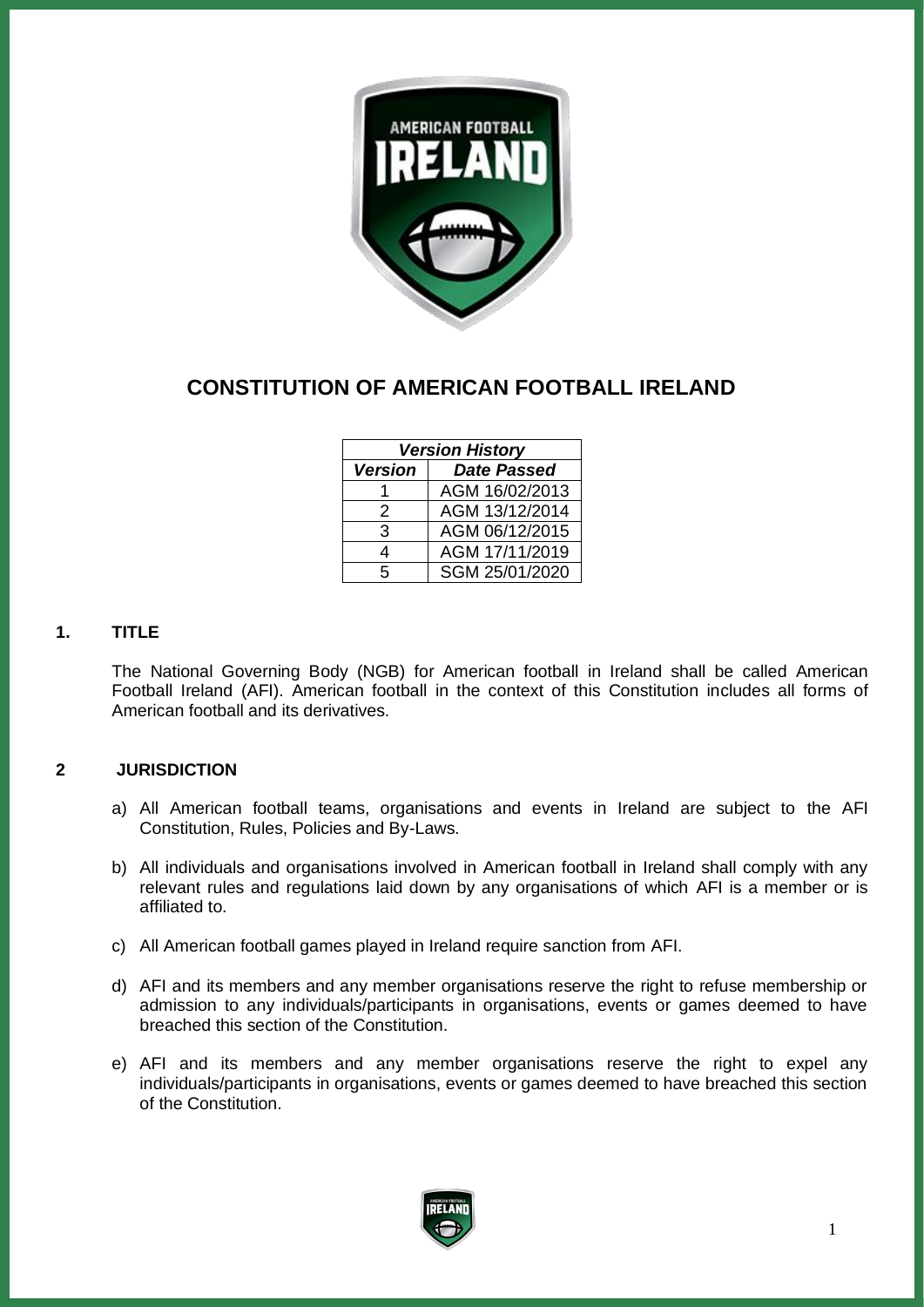- f) No individual or organisation shall claim ownership, membership or to represent AFI and/or the sport of American football in Ireland or claim to have any control over rights or properties associated with AFI and/or the sport in Ireland without the expressed permission of AFI.
- g) No individual or organisation shall claim ownership, membership or to represent any member of AFI or team/organisation or individual affiliated to any member of AFI or claim to have any control over rights or properties associated with any team/organisation or individual affiliated to any member of AFI without the expressed permission of the member, team/organisation or individual.

# **3. OBJECTIVES**

The objectives of AFI shall be:

- a) to encourage, promote, develop, manage and govern all American football in Ireland;
- b) to serve as the NGB for the sport of American football and its derivatives;
- c) to regulate the sport of American football and its derivatives in Ireland.
- d) to run leagues and competitions;
- e) to represent the sport in Ireland to organisations it is affiliated to;
- f) to represent the sport to appropriate national and local government bodies.
- g) to put in place arrangements for any relevant training for its registered members;
- h) to participate in or run events that are beneficial to AFI and/or its members;
- i) to enter teams into International American football events;
- j) to administer the funds of AFI;
- k) to appoint employee(s) and/or contractor(s) for the efficient administration of the objectives of AFI (if applicable);
- l) to make, adopt, maintain and publish rules and regulations for the playing of American football and its derivatives in Ireland;
- m) to make, adopt, maintain and publish rules and regulations for the running of AFI, for example, the By-Laws;
- n) to initiate and implement strategic plans;
- o) to do all such other things as may be necessary or conducive for the attainment of the above objectives.

## **4. MEMBERSHIP**

a) Membership of AFI shall be open to any club or educational institution or organisation situated in the island of Ireland as well as islands immediately surrounding the island of Ireland, if applicable, wishing to participate in the sport.

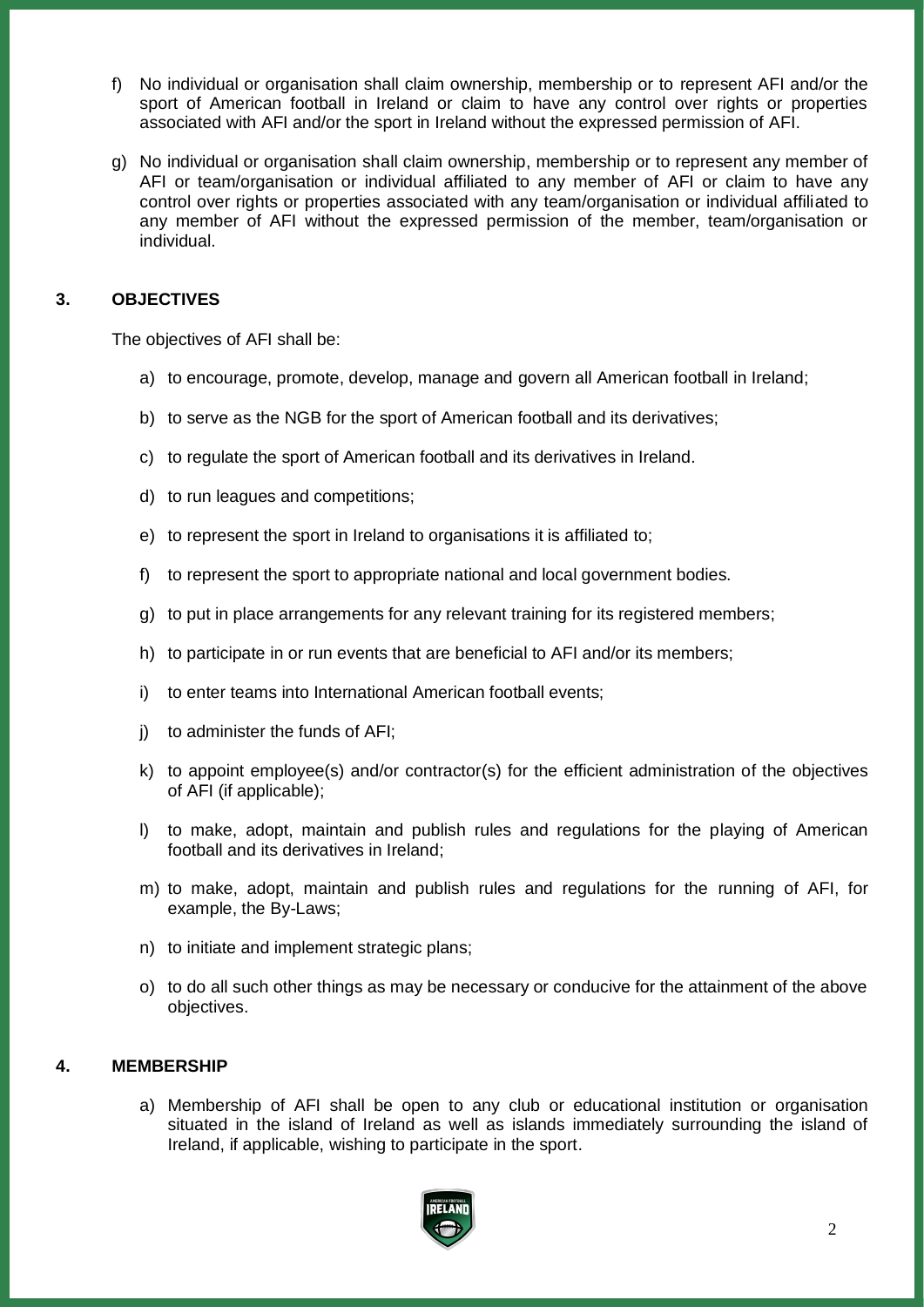- b) Any such club or educational institution and its members, staff and/or volunteers shall agree to be bound by the Constitution of AFI and considered to be affiliated to AFI.
- c) Membership categories and criteria shall be defined in the By-Laws.

## **5. MANAGEMENT BOARD**

- a) AFI shall be governed by the Management Board. The Board shall be responsible for defining the policies of AFI and shall direct the Administration and Directors in this regard. The Board shall consist of nine (9) members to include, the President, and external appointee, and seven (7) other members.
	- i. The President shall be elected for a three (3) year term at the AGM and shall be eligible for election for a maximum of two (2) terms.
	- ii. The external Board member shall be appointed by the Board annually as soon as practical after the AGM.
	- iii. Seven members of the Management Board shall be elected for a three (3) year term at the AGM in rotation with a maximum of three (3) being eligible for election at any given AGM.
- b) The President shall chair the Management Board Meetings and in his/her absence a chairperson shall be elected from those present and entitled to vote.
- c) The President cannot be a member of the Administration or be a Director.
- d) The Commissioner and each Director will be invited to attend Management Board Meetings when required but shall not have a vote. The Commissioner and each Director are required to be invited to at least six Management Board Meetings per calendar year.
- *e)* The Management Board shall have the power to fill any elected vacancy arising on the Management Board. That person will remain in place only until such time as the next Annual General Meeting (AGM); at which time the vacancy will be added to the number of Board/President (as appropriate) positions for due for election. The elected candidate in the election with the lowest number of votes will fill the aforementioned vacancy arising and will serve only the remaining portion of the three (3) year term which was due to be served had the vacancy not arisen.
- f) The Management Board shall meet at least six (6) times each year. If any individual member of the Management Board attends less than 50% of the Management Board meetings between the date of the most recent AGM and the date of announcement of the next AGM, their Management Board position will be automatically deemed to be vacant and the vacancy will be filled as per the procedure outlined in 5 (d).
- g) The quorum for meetings of the Management Board shall be five (5) members present and entitled to vote.
- h) Every resolution validly proposed and seconded at the Management Board meetings shall be decided by a simple majority of those present entitled to vote and voting.
- i) In the case of equality of votes, the resolution is deemed to be defeated.

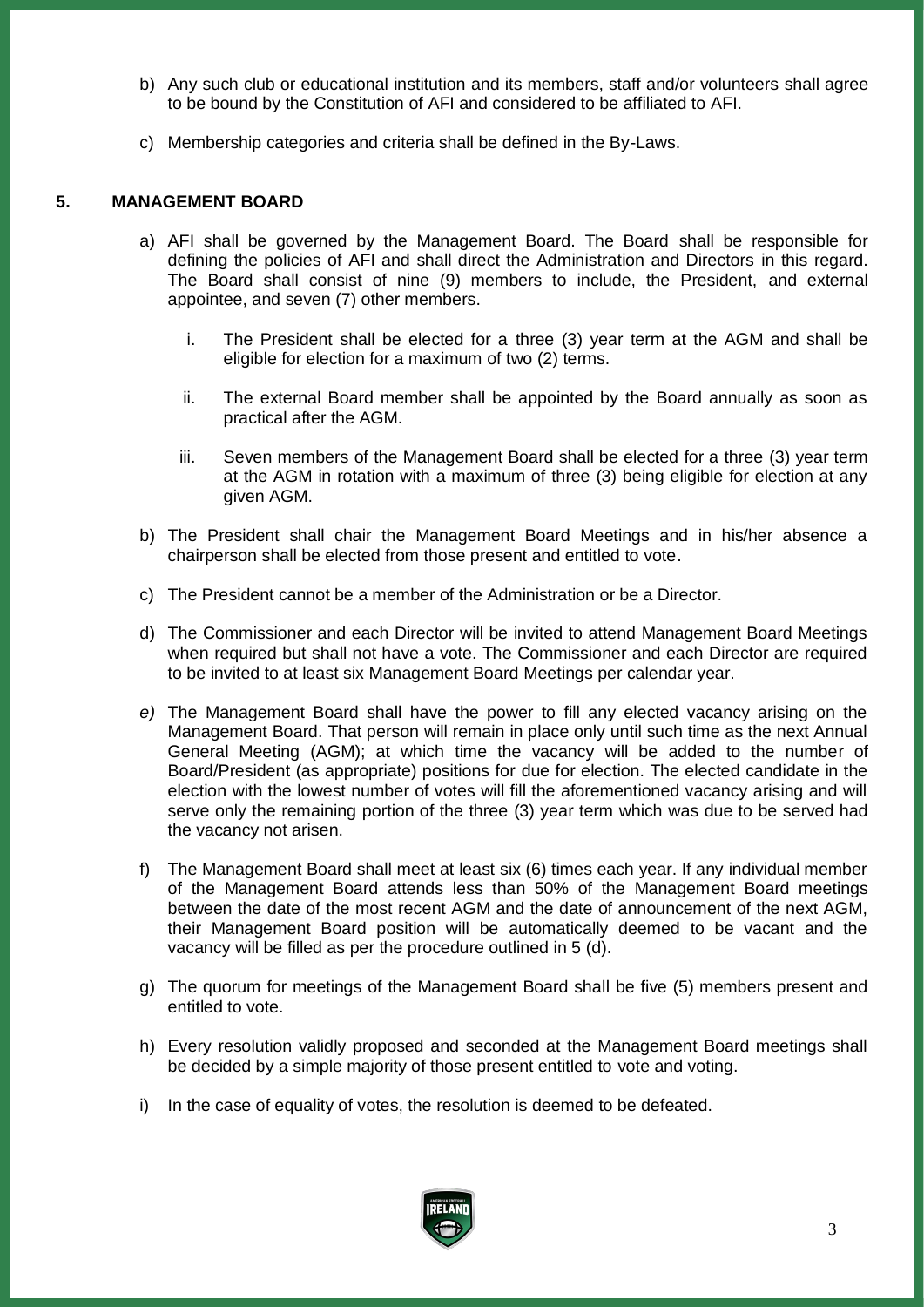## **6. POWERS AND DUTIES OF THE MANAGEMENT BOARD**

Subject to the overall authority of a General Meeting, the Management Board shall be responsible for governing AFI.

The role shall include, but shall not be limited to:

- a) To ensure that AFI complies with its governing document and any other relevant legislation or regulations.
- b) To contribute actively to the management board members' role in giving firm strategic direction of AFI, setting overall policy, defining goals, setting targets and evaluating performance against agreed objectives.
- c) To ensure that AFI pursues its objects as defined in its Constitution.
- d) To ensure AFI uses its resources exclusively in pursuance of its objects.
- e) Management of Sub Committees and Working Groups including:
	- i. To create Sub Committees and Working Groups as required.
	- ii. To set and agree Terms of Reference for Sub Committees and Working Groups.
	- iii. To appoint a Chairperson for each Sub Committee and Working Group.
	- iv. To nominate and appoint members to Sub Committees and Working Groups.
	- v. To remove members from Sub Committees and Working Groups as required.
- f) To promote the good name and values of AFI.
- g) To ensure the effective and efficient administration of AFI.
- h) To ensure the financial stability of AFI. by keeping the financial position of AFI under constant review, authorising overdrafts where necessary, and approving and monitoring budgets
- i) To protect and manage any property of AFI and to ensure the proper investment of the organisation's funds.
- j) To appoint the Administration and Directors and monitor their performance.
- k) To appoint or nominate members to represent AFI on relevant external bodies.
- l) To manage each International teams' staff, including:
	- i. To appoint and remove management staff, such as team managers.
	- ii. To appoint and remove head coaches.
		- i. Appointments and removals of coaching staff will be made by the team manager and head coach.
- m) To call when necessary, a Special General Meeting (SGM) of AFI.
- n) To nominate Trustees as required.
- o) To appoint staff as required.
- p) To appoint such Disciplinary and Appeals Tribunals as may be required.

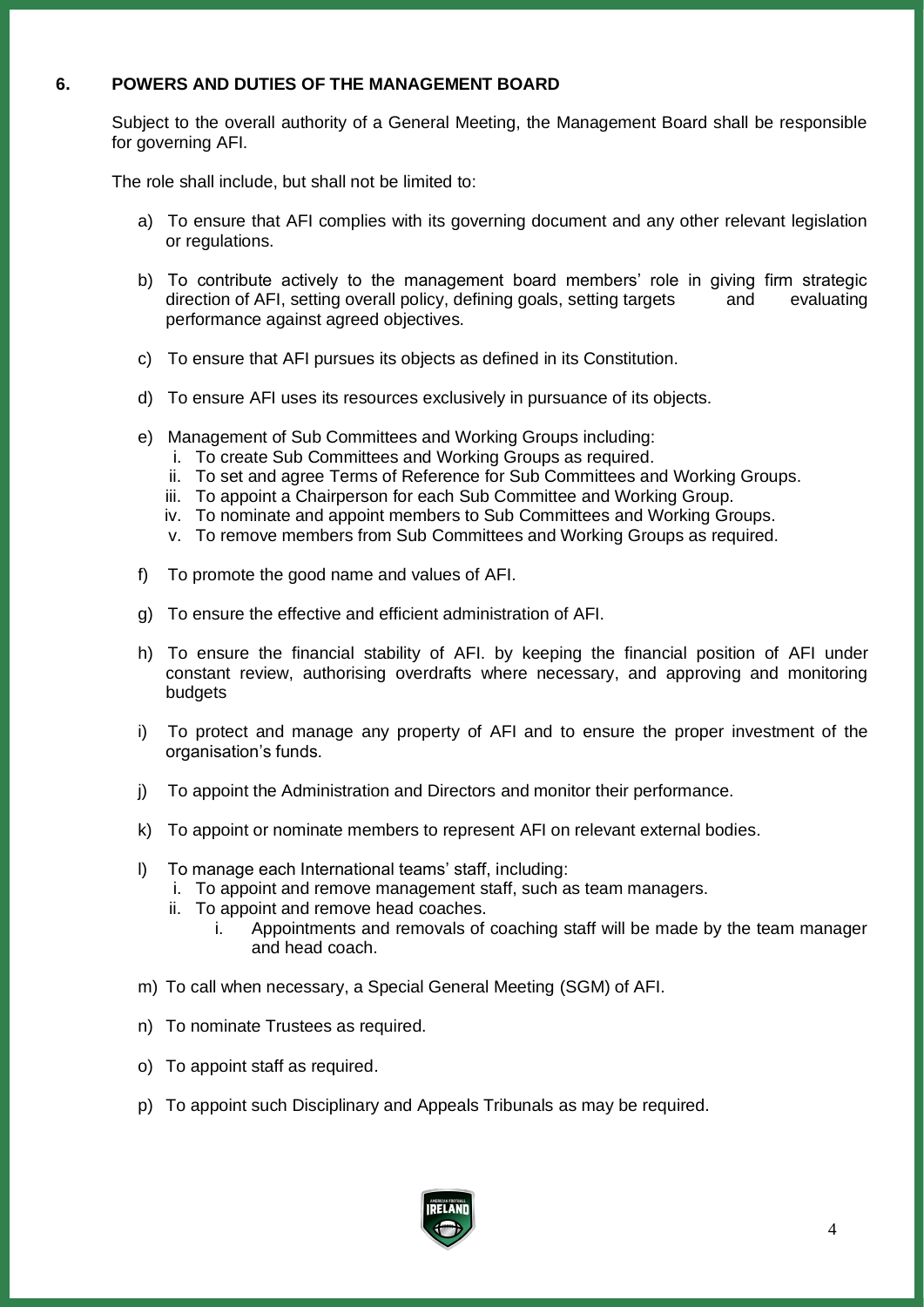# **7. ADMINISTRATION**

- a) The Administration of AFI shall be composed of the following Officers:
	- i. Commissioner<br>ii Chief Finance (
	- Chief Finance Officer
	- iii. Chief Communications Officer
	- iv. Child Protection Officer
	- v. Anti-Doping Officer
	- vi. Administrator
- b) The Administration shall be Chaired by the Commissioner and shall have the power to assign Administrative duties to any individuals/organisations who are directly answerable to the Commissioner.
- c) The Administration shall be appointed by the Management Board of AFI and shall be answerable to it.

## **8. DIRECTORS**

- a) The Management Board can appoint appropriately qualified persons to Director positions as required. Vacant positions shall be advertised until a person is appointed. Director positions should include:
	- i. Director of Coaching
	- ii. Director of Officiating
	- iii. Director of Development
	- iv. Director of Flag Football
	- v. Director of Youth Football
	- vi. Commercial Director
	- vii. Director of National Programme Operations
- b) Each Director shall be answerable to the Management Board and shall carry out those function and responsibilities assigned to the position by the Management Board. The Directors shall also liaise with the Administration regarding administrative support.

## **9. ANNUAL GENERAL MEETING (AGM)**

AFI shall hold an AGM in the final quarter of each year at a time and place to be determined by the Management Board. At this Meeting the following items shall be on the Agenda:

- a) Roll Call & Apologies.
- b) Appointment of Scrutineers.
- c) Confirmation of the Minutes of the previous AGM.
- d) Matters arising.
- e) Annual Report of the Management Board.
- f) Finance Officer's Report with Audited Accounts.
- g) Proposals for amendments to the Constitution of AFI.

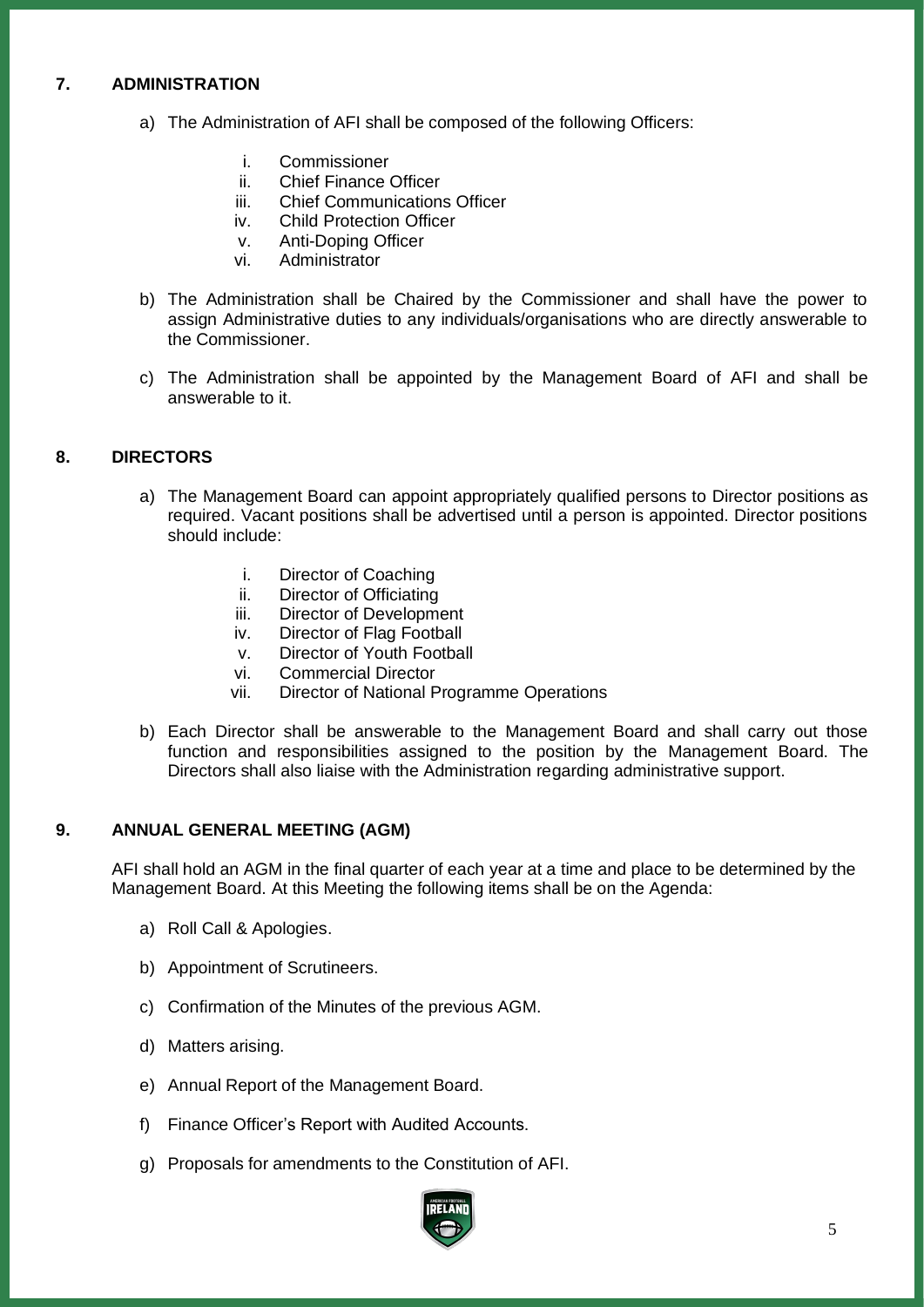- h) Elections.
- i) Submitted proposals and resolutions.
- j) Any Other Business.

## **10. SPECIAL GENERAL MEETING (SGM)**

- a) An SGM may be convened at any time by the Management Board or by a request in writing to the President and signed by at members comprising of at least 25% of the eligible votes at such a meeting.
- b) The request shall include full written details of all business to be transacted at the proposed meeting. Upon receipt of the request, the President shall proceed to call an SGM within twenty-one (21) days of receiving the request giving at least fourteen (14) days notice of the meeting specifying the date, time and place.
- c) No business shall be transacted at an SGM other than that which is specified in the notice calling for the meeting circulated beforehand.

## **11. ANNUAL AND SPECIAL GENERAL MEETINGS**

- a) The Commissioner shall give at least twenty-eight (28) days' notice of the AGM specifying the date, time and place of the meeting. This notice:
	- i. will be sent via email to the designated official(s) of each member club, Management Board members, directors and members of the administration.
	- ii. will be published on AFIs official website.
- b) Registered members are welcome to attend but will not be entitled to vote. Only those with voting rights may speak.
- c) No person who is not a registered member of AFI will be allowed to attend, with the exception of:
	- i. organisations, parties or individuals invited by the President. Such invitations must be unanimously approved by the Management Board. These organisations/parties/individuals will only be in attendance during their allocated slot as per the set agenda.
- d) The President shall chair Annual and Special General Meetings. In his/her absence, another Board member chosen by the Board shall chair the Meetings.
- e) 50 per cent plus one (+1) of the total eligible votes shall constitute a quorum.
- f) Voting on all issues except elections shall be by show of hands, unless twenty-five (25) percent of the votes present request a secret ballot. Elections shall be by secret ballot and, where more than two candidates, shall use a proportional representation to be defined in the By-Laws.
- g) Every resolution at Annual and Special General Meetings shall be decided by a simple majority of votes of those present, entitled to vote and voting except for resolutions concerning amendments to the Constitution, when Sections 27 shall apply.

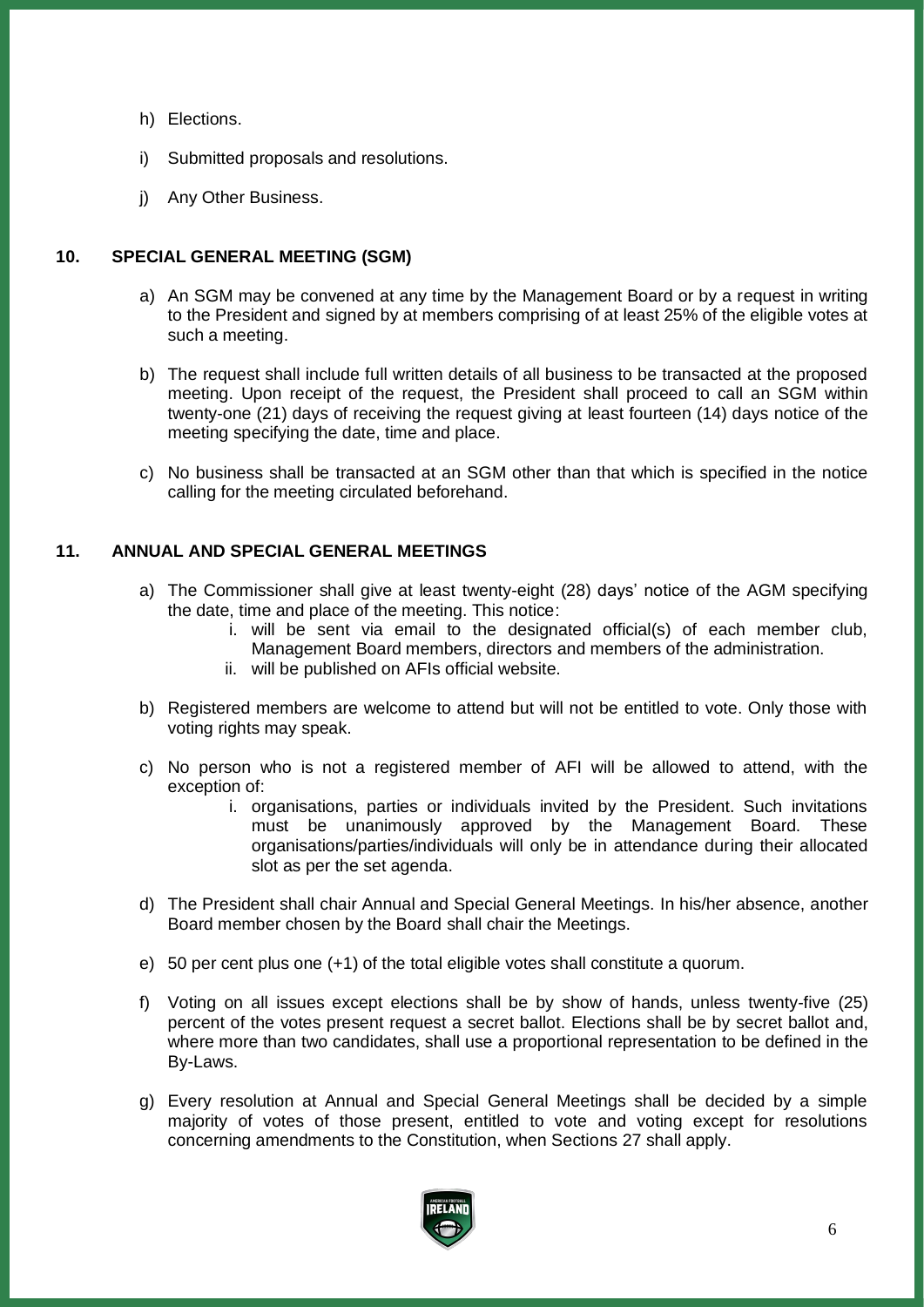- h) In the case of equality of votes, the resolution is deemed to be defeated.
- i) All changes in the Constitution of AFI and all resolutions passed at an AGM or SGM shall come into force immediately unless the Meeting shall decide otherwise.
- j) There shall be no postal or proxy votes.

## **12. PROPOSALS AND ELECTION NOMINATIONS FOR ANNUAL GENERAL MEETINGS**

- a) Any proposal or resolution for consideration, and voting thereon, at any AGM shall be submitted in full, via email, to the Commissioner. The proposal(s) or resolution(s) for consideration should arrive with the Commissioner not later than 2 weeks prior to the date of the AGM at which the proposal is to be considered and voted upon. Proposals or resolutions for consideration shall be circulated to those entitled to vote, via email by the Commissioner, at least 1 week prior to the AGM.
- b) Candidates wishing to run for election shall complete the "Candidate for Election Form" appended to the By-Laws and submit the completed "Candidate for Election Form" to the Commissioner. The completed "Candidate for Election Form" should arrive with the Commissioner not later than 2 weeks prior to the date of the AGM at which the election will take place. These forms shall be circulated to those entitled to vote, via email by the Commissioner, at least 1 week prior to the AGM.
- c) All candidates for election shall be members in good standing with a least 3 consecutive years affiliation to AFI.

## **13. VOTING ENTITLEMENT AT ANNUAL AND SPECIAL GENERAL MEETINGS**

- a) The voting entitlement at AGMs and SGMs shall be:
	- i. Clubs with one or more Senior Kitted Teams that fulfils:
		- i. 80% or more of their scheduled senior kitted league games in their most recent senior kitted season (not including games that were not played/not completed where the club wasn't at fault) – 3 votes per senior kitted team.
		- ii. less than 80% of their scheduled senior kitted league games in their most recent senior kitted season (not including games that were not played/not completed where the club wasn't at fault) – 1 vote per senior kitted team.
	- ii. Clubs with one or more Youth Kitted Teams that fulfils:
		- i. 80% or more of their scheduled youth kitted league games in their most recent youth kitted season (not including games that were not played/not completed where the club wasn't at fault) – 1 vote per youth kitted team.
		- ii. less than 80% of their scheduled youth kitted league games in their most recent youth kitted season (not including games that were not played/not completed where the club wasn't at fault) shall not be eligible to vote/an extra vote.
	- iii. Clubs with one or more Flag Teams that fulfils:
		- i. 80% or more of their scheduled flag league games in their most recent flag season (not including games that were not played/not completed where the club wasn't at fault)  $-1$  vote per flag team.
		- ii. less than 80% of their scheduled flag league in their most recent flag season (not including games that were not played/not completed where the club wasn't at fault) shall not be eligible to vote/an extra vote.

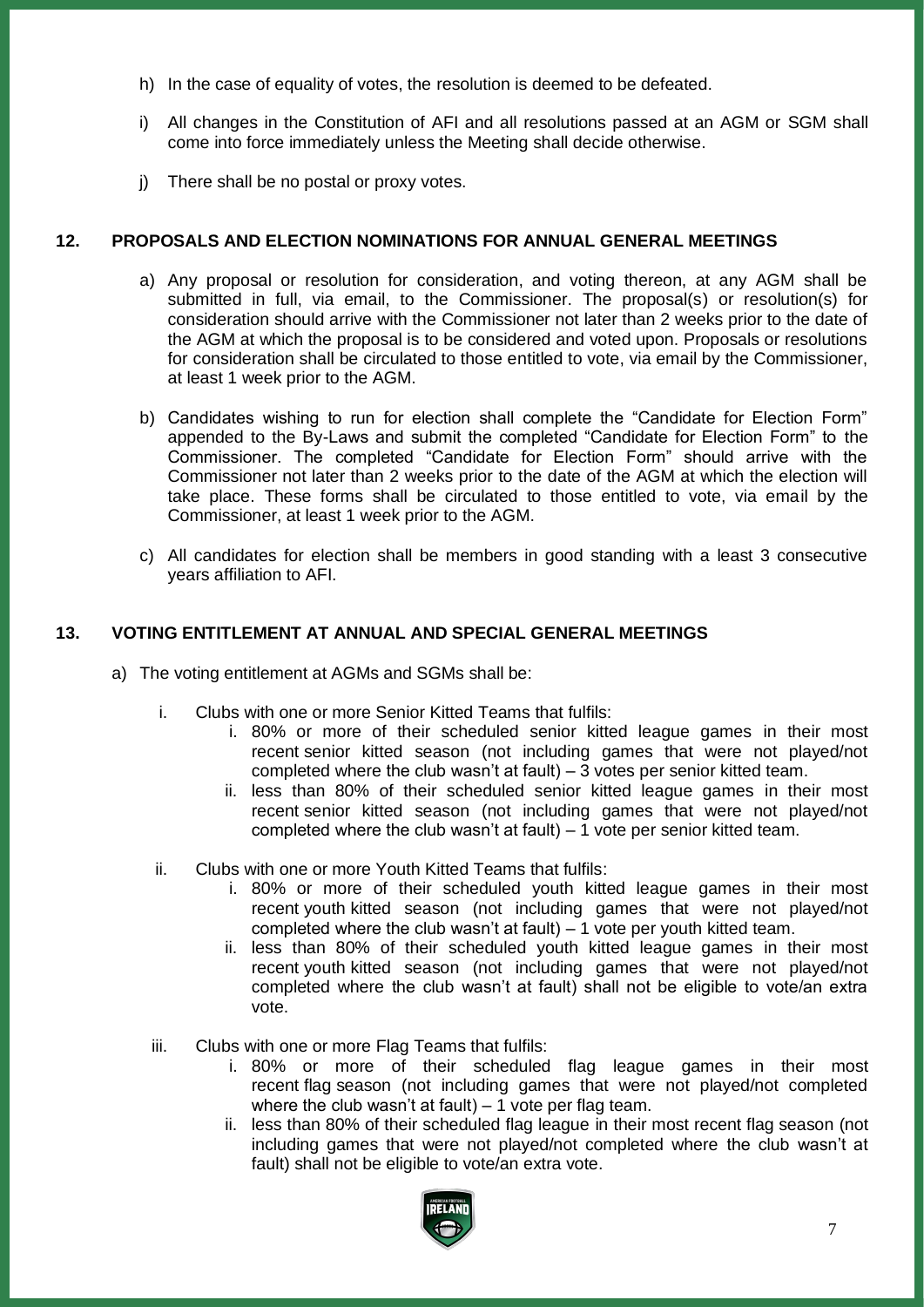- iv. The maximum number of votes a club can have is capped at 5 votes.
- v. A representative of the unaffiliated members (AFI members not affiliated to a club) active in the most recently completed season (as defined in the by-laws) – 3 votes.
- b) If any nominated delegate(s) cannot attend, they may be substituted, provided the name(s) of the substitute(s) are sent via email to the Commissioner not later than 4.00pm on the evening prior to the day of the scheduled meeting.
- c) Elections will be conducted by the Scrutineers and shall be by secret ballot using the following procedure:
	- i. Those entitled to vote will be issued with a quantity of ballot papers equal to their voting entitlement.
	- ii. Voters should mark the ballot paper to indicate which candidate(s) they wish to put through to the run-off round of the election. The number of candidates they can mark should be equal to the number of position(s) needed to be filled in the particular vote.
	- iii. The number of candidates put through to the run-off round shall be equal to the number of position(s) needed to be filled plus one. Those with the highest number of votes shall go through to the run-off round. In the event of a tie for the final position(s) in the run-off round, all tied candidates shall go through.
	- iv. For the run-off round, all voters shall be issued with new ballot papers and should indicate which candidate(s) they wish to be elected. The number of candidates they can mark should be equal to the number of position(s) needed to be filled in the particular vote. Those candidate(s) with the highest number of votes shall be deemed elected. In the event of a tie for the final elected position(s), there shall be a second run-off vote between the tied candidates for the position(s).

# **14. FINANCE**

- a) The financial year of AFI shall end on 31st December in each year.
- b) A Balance Sheet and Income and Expenditure Account shall be prepared in respect of each financial year as soon as possible after the end of that financial year and shall be audited by a suitably qualified Auditor(s) approved by the Board and ratified annually at the AGM.
- c) A copy of the audited accounts for the previous financial year shall be circulated to the members of the Management Board and Designated Official of each club at least twenty-one (21) days prior to the AGM.
- d) The Chief Finance Officer shall be responsible for the current accounts, deposit accounts or other accounts as may be authorised from time to time in the name of AFI. Cheques shall be signed by one assigned member of the Management Board and the Chief Finance Officer or the Commissioner. All payments over €500 and other documents relating to such accounts shall be signed by any two (2) of the above.
- e) All payments over €1,000 must be voted on and agreed by the Management Board.

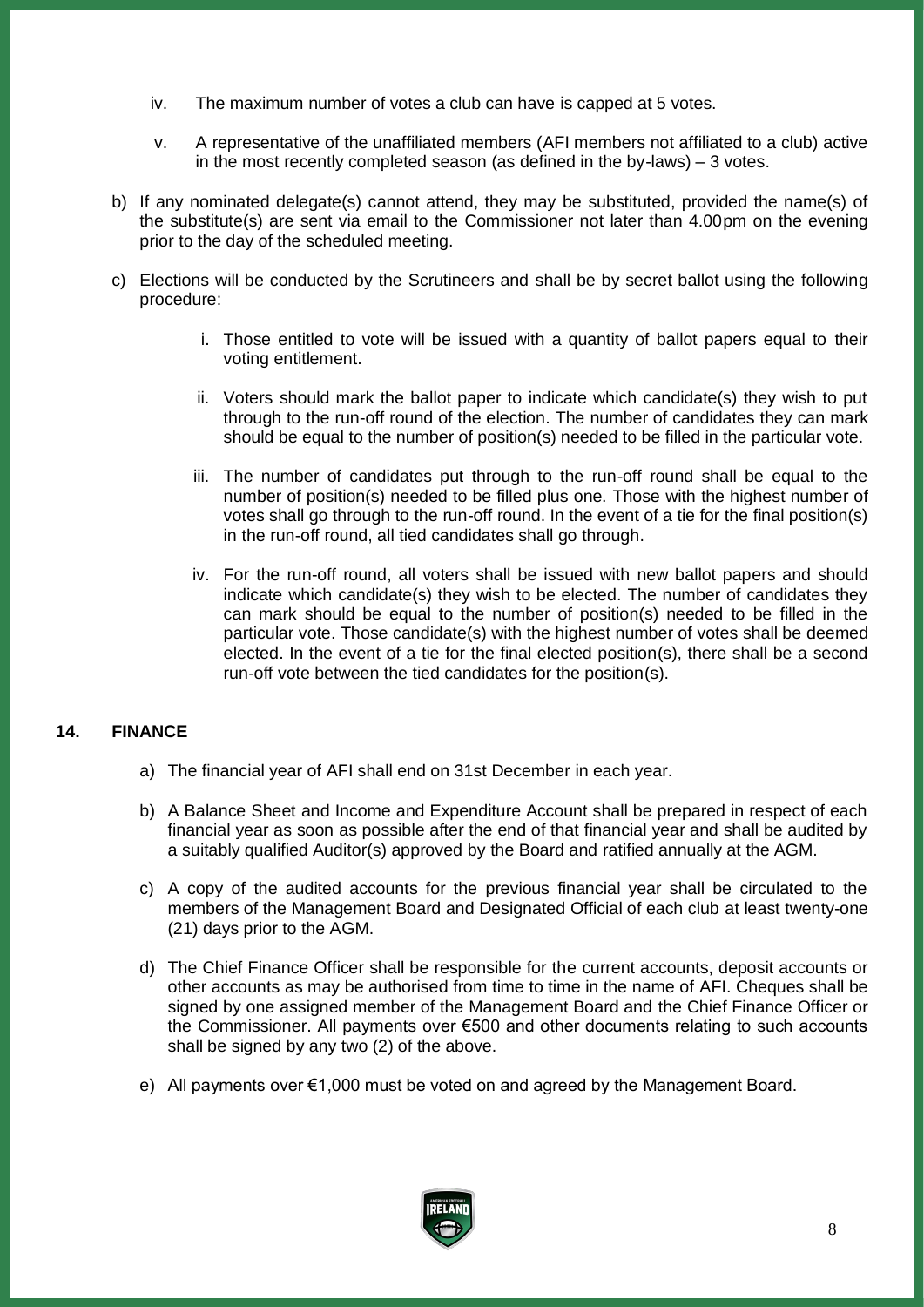## **15. MINUTES**

- a) Minutes shall be taken of all proceedings of at AGM's, SGM's, and Management Board Meetings.
- b) AGM and SGM minutes shall be voted on at the next meeting. If approved, the Chairperson of the meeting signs the minutes and when signed, shall be conclusive evidence of the correctness of the entry. Adopted AGM and SGM minutes will be made available to the membership on the official AFI website.
- c) Management Board meeting minutes shall be made available to all Management Board members, who have 72 hours from when the minutes are made available to challenge. Should no challenge be raised, then the minutes are automatically approved and shall be conclusive evidence of the correctness of the entry. Once approved, a summary of Management Board meetings shall be sent via email to the designated official(s) of each member club, members of the administration and directors."

## **16. MANAGEMENT BOARD SUB COMMITTEES**

There shall be the following Board Sub Committees. The Sub Committees are responsible to and subject to the overall authority of the Management Board.

- a) Finance Sub Committee:
	- i. To identify, secure and maximise income and funding.
	- ii. To manage the annual budget and planning cycle.
	- iii. To oversee the management of AFI's finances.
- b) Audit Sub Committee:
	- i. To audit, review and report on compliance by AFI with the Policies and Procedures of Sports Government Bodies and its own Policies and Procedures and/or any statutory requirements.
	- ii. To ensure all areas of AFI have clear and measurable Performance Goals and to regularly monitor and report on performance against the Performance Goals.
- c) Human Resources Committee:
	- i. To manage the HR requirements of any staff of AFI.
	- ii. To manage the HR requirements of the Board and volunteers within AFI.
	- iii. To ensure effective and efficient administration of AFI.
	- iv. To recommend for appointment a Commissioner when appropriate and monitor his/her performance.

The Management Board shall the composition and the responsibilities and of each sub-committee (within the parameters set out in this section of the Constitution).

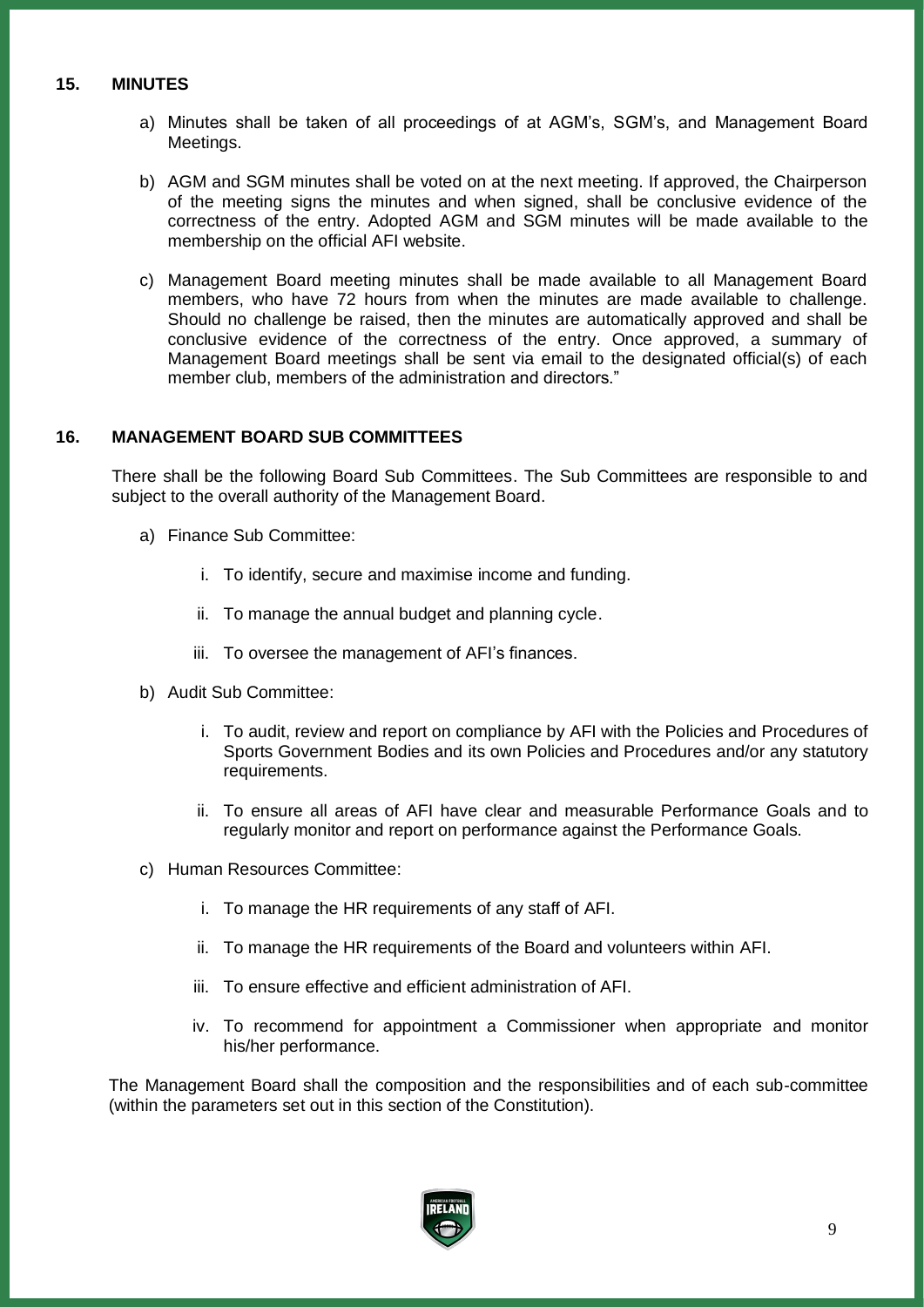## **17. WORKING GROUPS**

There shall be the following Working Groups. The Working Groups are responsible to and subject to the overall authority of the Management Board

a) Competitions Working Group

The purpose of the Working Group is to manage all AFI's kitted football competitions and to make recommendations on how the competitions may be improved and developed. The Competitions Working Group shall be Chaired by the Commissioner.

b) Development Working Group

The purpose of the Development Working Group is to oversee the grassroots development goals within AFI's current Strategic Development Plan and to approve the annual programme of Initiatives in line with the grants and budget available. The Development Working Group shall be Chaired by the Director of Development.

c) Coaching Working Group

The purpose of the Coaches Working Group is to foster the development and education of coaches in Ireland in accordance with Coaching Ireland guidelines. The Coaches Working Group shall be Chaired by the Director of Coaching.

d) Officiating Working Group

The purpose of the Officiating Working Group is to manage appointments to all AFI's competitions, prepare nominations for international appointing bodies, manage appointments to international matches and develop officiating from grassroots to international level. The Officiating Working Group shall be Chaired by the Director of Officiating.

e) Rules of the Game Working Group

The purpose of the Rules of the Game Working Group is to decide on the playing rules for all AFI sanctioned competitions and games played in Ireland. The Rules of the Game Working Group shall be Chaired by an Official with the highest level of certification among officials in Ireland.

## **18. INTERNATIONAL TEAMS**

The National Team(s) shall be accountable to AFI Board.

## **19. DISCIPLINE**

AFI reserves the right to take whatever action it deems appropriate for or against any club, group, organisation, educational institution, association, official, player, coach, company or any member/employee of any club, group, organisation, educational institution, association, official, player, coach, company to protect the integrity of the sport. No club, group, organisation, educational institution, association, official, player, coach, company or any member/employee of any club, group, organisation, educational institution, association, official, player, coach, company may claim jurisdiction beyond that of AFI.

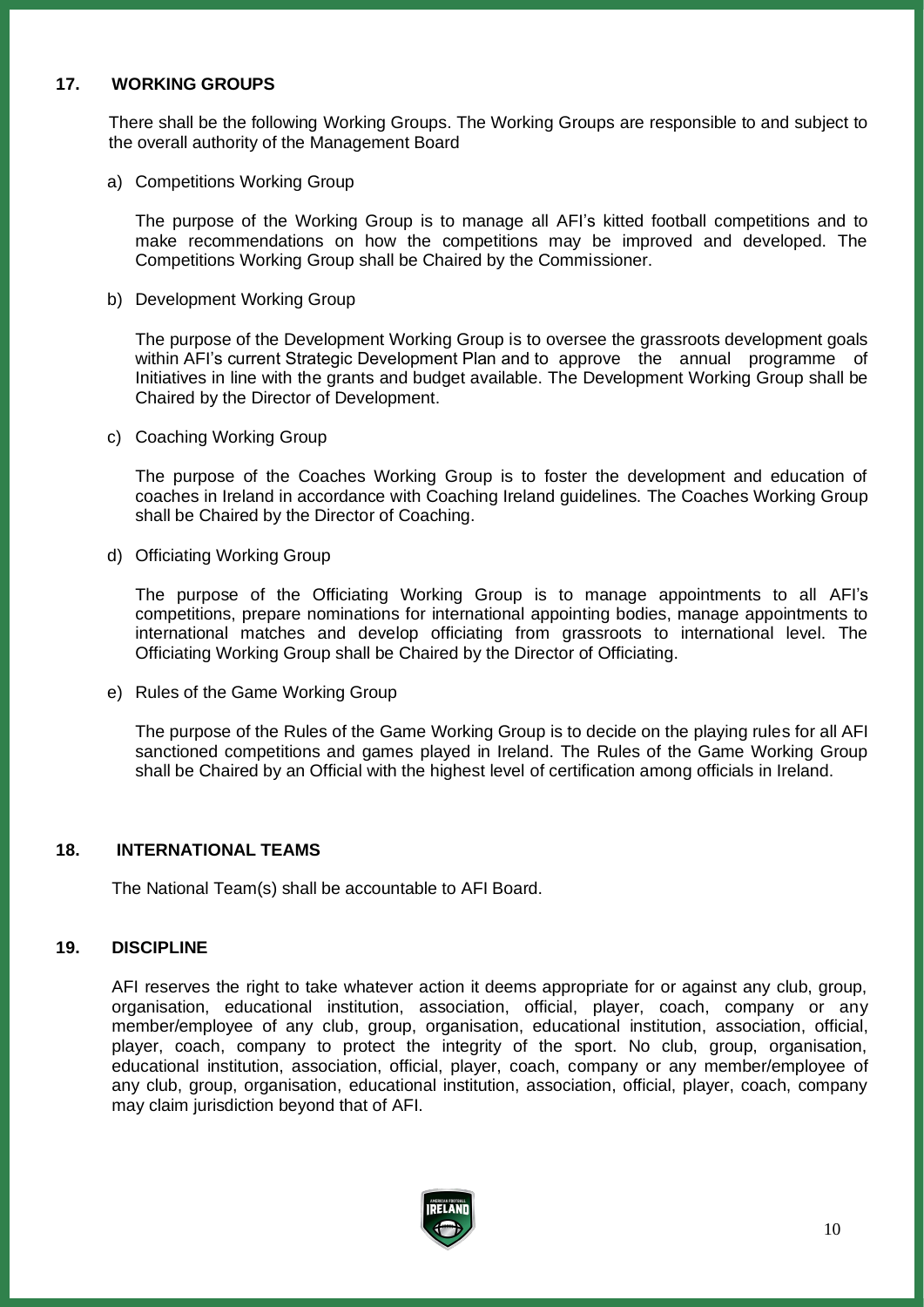- a) In the event of any club, group, organisation, educational institution, association, official, player, coach, company or any member/employee of any club, group, organisation, educational institution, association, official, player, coach, company being reported to the Commissioner for an alleged breach of the Rules, By-Laws and/or Constitution, or misconduct which is alleged to have brought the game into disrepute, the Management Board shall appoint a Disciplinary Committee of not less than three persons to enquire into the alleged offence
- b) If after fully investigating the alleged breach of misconduct and if the allegation is proven the Disciplinary Committee shall have the authority to expel or suspend the club, group, organisation, educational institution, association, official, player, coach, company or any member/employee of any club, group, organisation, educational institution, association, official, player, coach, company to deal with the matter in such manner as the Committee considers fit. The decision of the Disciplinary Committee shall be conveyed in writing by the Commissioner to the offending club, group, organisation, educational institution, association, official, player, coach, company or any member/employee of any club, group, organisation, educational institution, association, official, player, coach, company within seven (7) days of the hearing.
- c) Any club, group, organisation, educational institution, association, official, player, coach, company or any member/employee of any club, group, organisation, educational institution, association, official, player, coach, company found guilty by the Disciplinary Committee shall have the right to appeal to an Appeal Tribunal appointed by the Management Board against any decision or punishment imposed by the Disciplinary Committee but such appeal must be lodged in writing with the Commissioner within fourteen (14) days of the notification of the decision of punishment. The appeal must be heard within fourteen (14) days of its receipt by the Commissioner. No member of the Disciplinary Committee shall be a member of the Appeal Tribunal.

## **20. DISCIPLINE - APPEALS**

In the event of an appeal in a matter, other than a disciplinary matter, any club, group, organisation, educational institution, association, official, player, coach, company or any member/employee of any club, group, organisation, educational institution, association, official, player, coach, company wishing to appeal shall do so in writing to the Commissioner of AFI. The Commissioner who must receive the appeal within fourteen (14) days of the date of the notice of the original decision shall then convene an Appeal Commission.

The Appeal Commission shall consist of three (3) officers of AFI who may be accompanied by advisors where necessary but it shall not include any person who has had a prior involvement in the matter being appealed. In the event of there not being three (3) officers eligible or available to form the Appeal Commission, the Chair of the Management Board shall have the power to select an appropriate person or persons to complete the Appeal Commission. The Appeal Commission shall meet within fourteen (14) days of the date of the receipt of the notice of the appeal.

The letter of appeal shall state the reason or reasons for the appeal. The appellant(s) shall have the right to be accompanied at the appeal hearing by a person or persons of their choice but the names and details of such person or persons must be included in the letter of appeal. In the event of the appeal being unsuccessful the appellant(s) shall pay the cost of the appeal unless the Appeal Commission decides otherwise. The decision of the Appeal Commission shall be final and the relevant parties shall be notified of the decision in writing by the Commissioner within seven (7) days of the hearing.

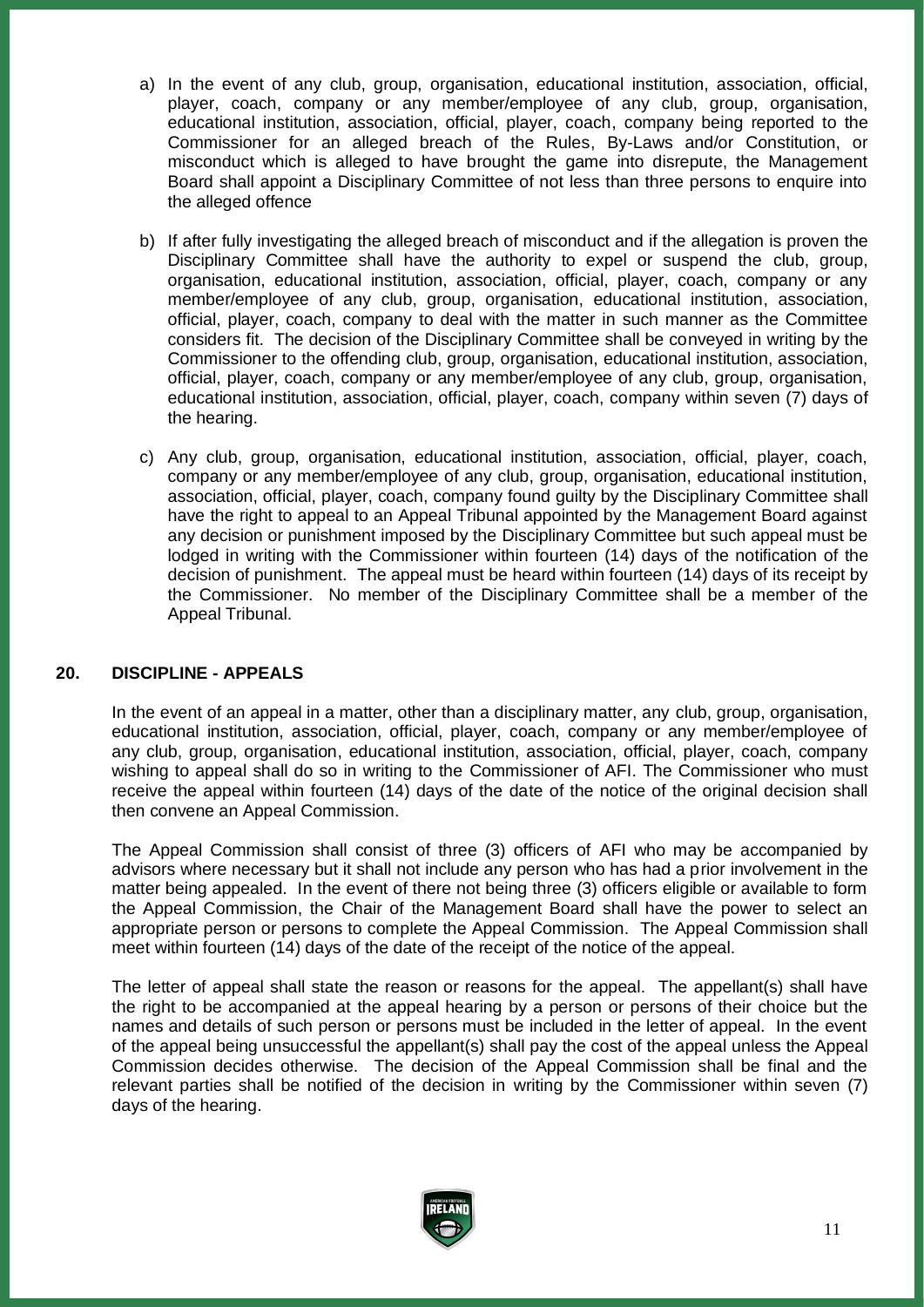## **21. DISCIPLINE - APPEALS ARBITRATION**

All decisions issued by AFI may be appealed exclusively by referral to Just Sport Ireland, within 14 days from receipt of such decision, for binding arbitration in accordance with the Just Sport Ireland Arbitration Rules. The arbitral award issued by JSI may be appealed exclusively by referral to the Court of Arbitration for Sport (CAS) in Lausanne, Switzerland, within 21 days from receipt of such arbitral award, for final and binding arbitration in accordance with the CAS Code of Sports-related Arbitration

## **22. ORDINARY MEDIATION / ARBITRATION**

All other disputes arising out of or in connection with this Constitution shall be referred to Just Sport Ireland for resolution by mediation in accordance with the Just Sport Ireland Mediation Rules. If the dispute remains unresolved at the conclusion of the mediation process, the dispute shall be referred to Just Sport Ireland for final and binding arbitration in accordance with the Just Sport Ireland Arbitration Rules

## **23. DOPING CONTROL**

The Anti - Doping Rules of AFI are the Irish Anti - Doping Rules as amended from time to time.

## **24. CODE OF ETHICS AND GOOD PRACTICE FOR CHILDRENS SPORT IN IRELAND**

AFI is bound by the Code of Ethics for Children's Sport in Ireland as set out by the Irish Sports Council and the Sports Council for Northern Ireland.

## **25. EQUALITY STATEMENT**

American Football Ireland aims to promote the sport of American football for all the people who live on the island of Ireland and will be mindful of the need to carry out our functions in a manner which promotes the equality of opportunity between:

- Persons of different religious belief, political opinion, racial group, age, marital status or sexual orientation.
- Between men and women generally.
- Between persons with a disability and persons without.
- Between persons with dependents and persons without.

## **26. NOTICES**

All notices required to be given pursuant to this Constitution must be in writing and shall be deemed to have been received if either:

- a) delivered personally
- b) sent by ordinary pre-paid post to the last known address of the intended recipient
- c) sent via e-mail